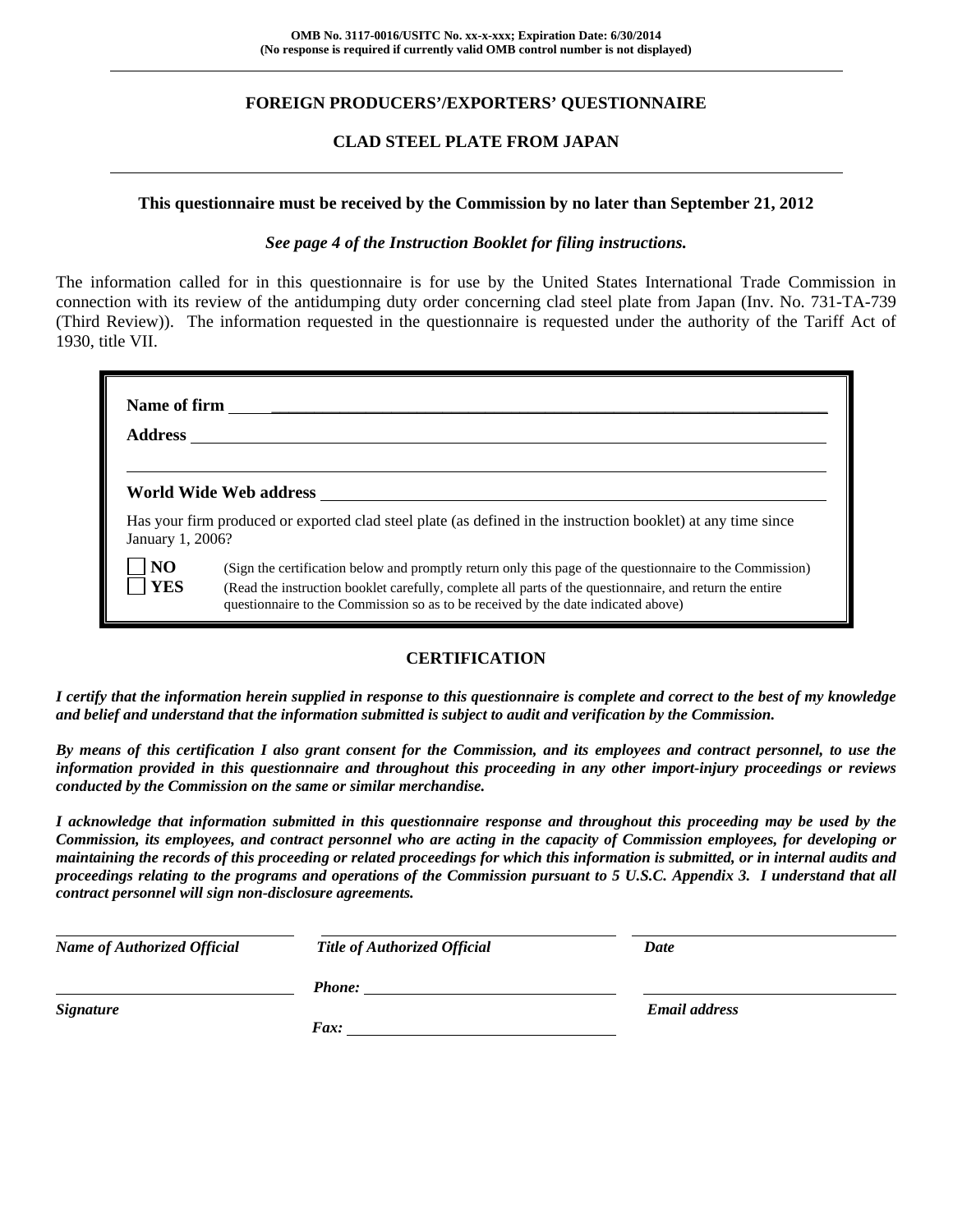## **PART I.--GENERAL INFORMATION**

l

The questions in this questionnaire have been reviewed with market participants to ensure that issues of concern are adequately addressed and that data requests are sufficient, meaningful, and as limited as possible. Public reporting burden for this questionnaire is estimated to average 30 hours per response, including the time for reviewing instructions, searching existing data sources, gathering the data needed, and completing and reviewing the questionnaire. Send comments regarding the accuracy of this burden estimate or any other aspect of this collection of information, including suggestions for reducing the burden, to the Office of Investigations, U.S. International Trade Commission, 500 E Street, SW, Washington, DC 20436.

I-1. **OMB statistics.--**Please provide the following information: the time required by your firm to complete this questionnaire; the cost to your firm to complete this questionnaire; and any comments you may have for improving this questionnaire in general or the clarity of specific questions.

| Time      | hours   |
|-----------|---------|
| Cost      | dollars |
| Comments: |         |

I-2. **Establishments covered.--**Provide the name and address of establishment(s) covered by this questionnaire (see page 3 of the instruction booklet for reporting guidelines). If your firm is publicly traded, please specify the stock exchange and trading symbol.

I-3. **U.S. importers.--**Please provide the names, contacts, email addresses, and telephone numbers of the **FIVE** largest U.S. importers of your firm's clad steel plate since January 1, 2006.

| No.          | Importer's name | <b>Contact person</b> | <b>Email address</b> | Area<br>code and<br>telephone<br>number | Share of<br>your 2011<br>exports<br>(%) |
|--------------|-----------------|-----------------------|----------------------|-----------------------------------------|-----------------------------------------|
|              |                 |                       |                      |                                         |                                         |
| $\mathbf{2}$ |                 |                       |                      |                                         |                                         |
| 3            |                 |                       |                      |                                         |                                         |
| 4            |                 |                       |                      |                                         |                                         |
| 5            |                 |                       |                      |                                         |                                         |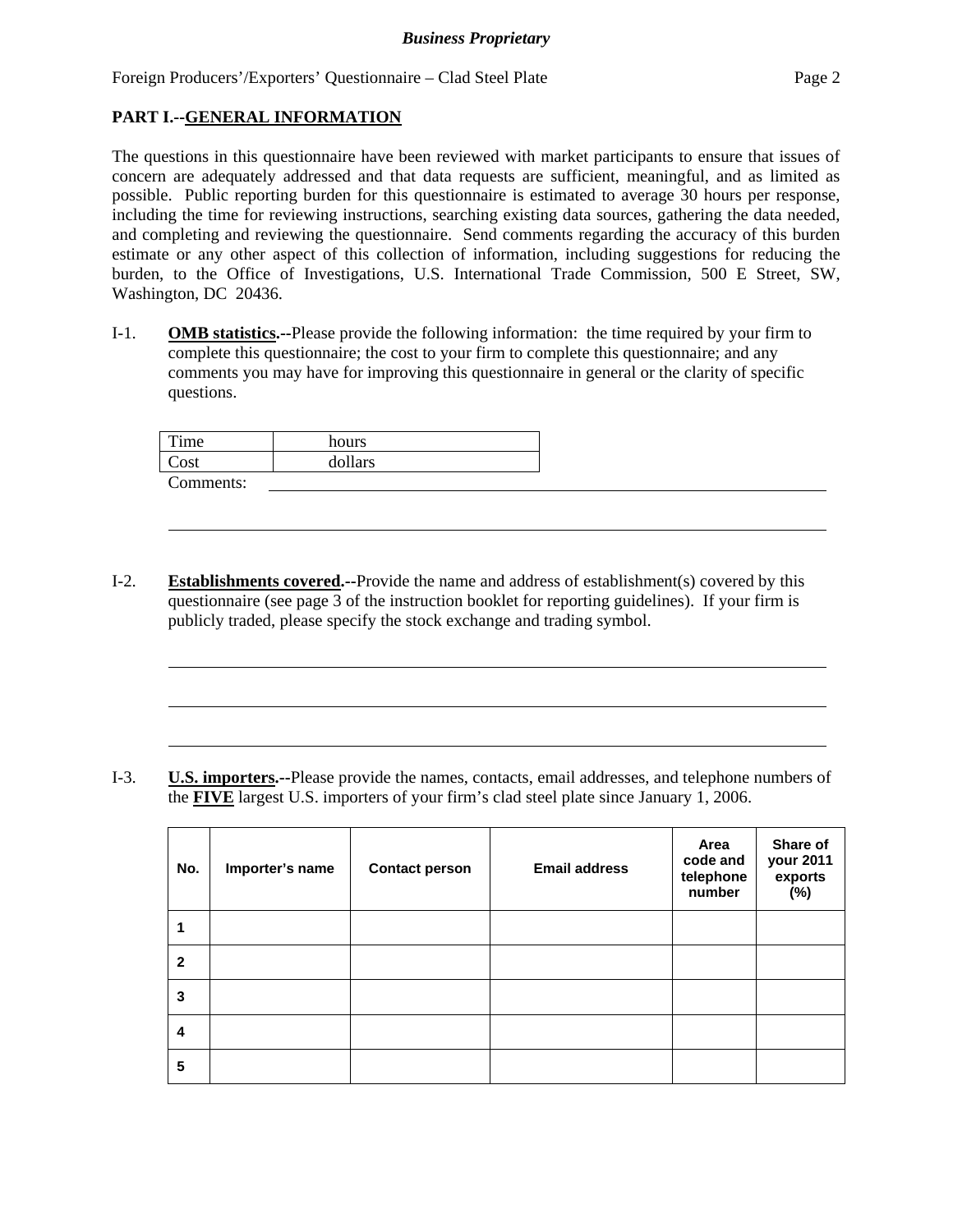# **PART I.--GENERAL INFORMATION--***Continued*

|              | <b>U.S. production.</b> --Does your firm or any related firm produce, have the capability to produce, or<br>have any plans to produce clad steel plate in the United States or other countries?                                                                                                     |
|--------------|-----------------------------------------------------------------------------------------------------------------------------------------------------------------------------------------------------------------------------------------------------------------------------------------------------|
| No           | Yes--Please name the firm(s) and country(ies) below and, if U.S. producer(s),<br>ensure that they complete the Commission's producer questionnaire<br>(contact Angela Newell 202-708-5409, angela.newell@usitc.gov for<br>copies of that questionnaire).                                            |
|              |                                                                                                                                                                                                                                                                                                     |
|              | <b>U.S. importation.</b> --Does your firm or any related firm import or have any plans to import clad<br>steel plate into the United States?                                                                                                                                                        |
| $\exists$ No | $\Box$ Yes--Please name the firm(s) below and ensure that they complete the<br>Commission's importer questionnaire (contact Angela Newell 202-<br>708-5409, angela.newell@usitc.gov for copies of that questionnaire).                                                                              |
|              |                                                                                                                                                                                                                                                                                                     |
|              |                                                                                                                                                                                                                                                                                                     |
| plate?       | <b>Business plan.</b> --In Parts II and III of this questionnaire we request a copy of your company's<br>business plan. Does your company or any related firm have a business plan or any internal<br>documents that describe, discuss, or analyze expected future market conditions for clad steel |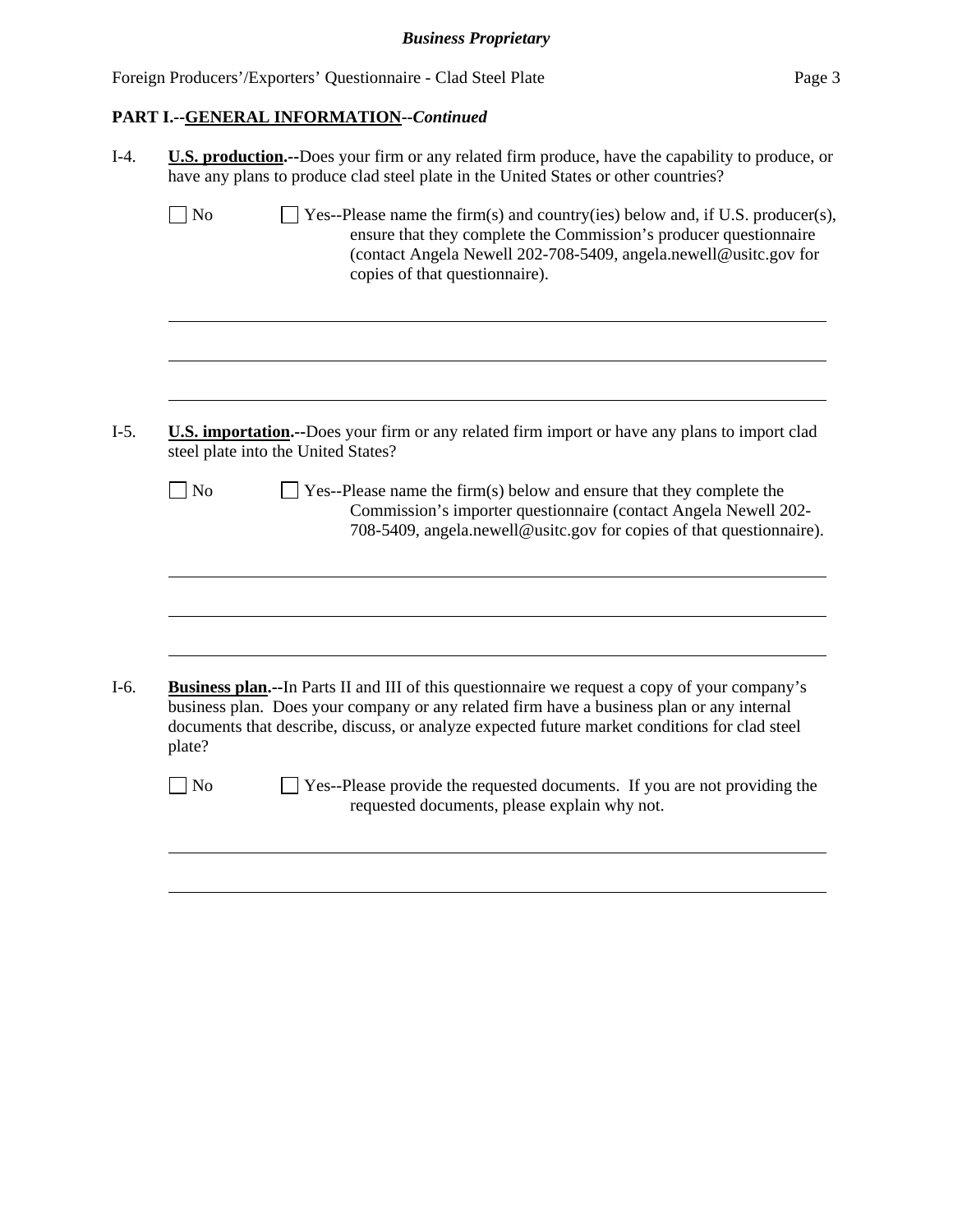# **PART II.--TRADE AND RELATED INFORMATION**

Further information on this part of the questionnaire can be obtained from Angela Newell (202-708-5409, angela.newell@usitc.gov). **Supply all data requested on a calendar-year basis**.

II-1. **Contact information.**--Please identify the responsible individual and the manner by which Commission staff may contact that individual regarding the confidential information submitted in part II.

| Name      |  |
|-----------|--|
| Title     |  |
| Email     |  |
| Telephone |  |
| Fax       |  |

II-2. **Changes in operations.--**Please indicate whether your firm has experienced any of the following changes in relation to the production of clad steel plate since January 1, 2006.

| (check as many as appropriate)                    | (please describe)                                     |
|---------------------------------------------------|-------------------------------------------------------|
|                                                   |                                                       |
|                                                   |                                                       |
|                                                   |                                                       |
|                                                   |                                                       |
|                                                   |                                                       |
|                                                   |                                                       |
|                                                   |                                                       |
|                                                   |                                                       |
|                                                   |                                                       |
|                                                   |                                                       |
|                                                   |                                                       |
|                                                   |                                                       |
| prolonged shutdowns or<br>production curtailments | <u> 1980 - Johann Stein, fransk politik (f. 1980)</u> |
|                                                   |                                                       |
|                                                   |                                                       |
|                                                   |                                                       |
|                                                   |                                                       |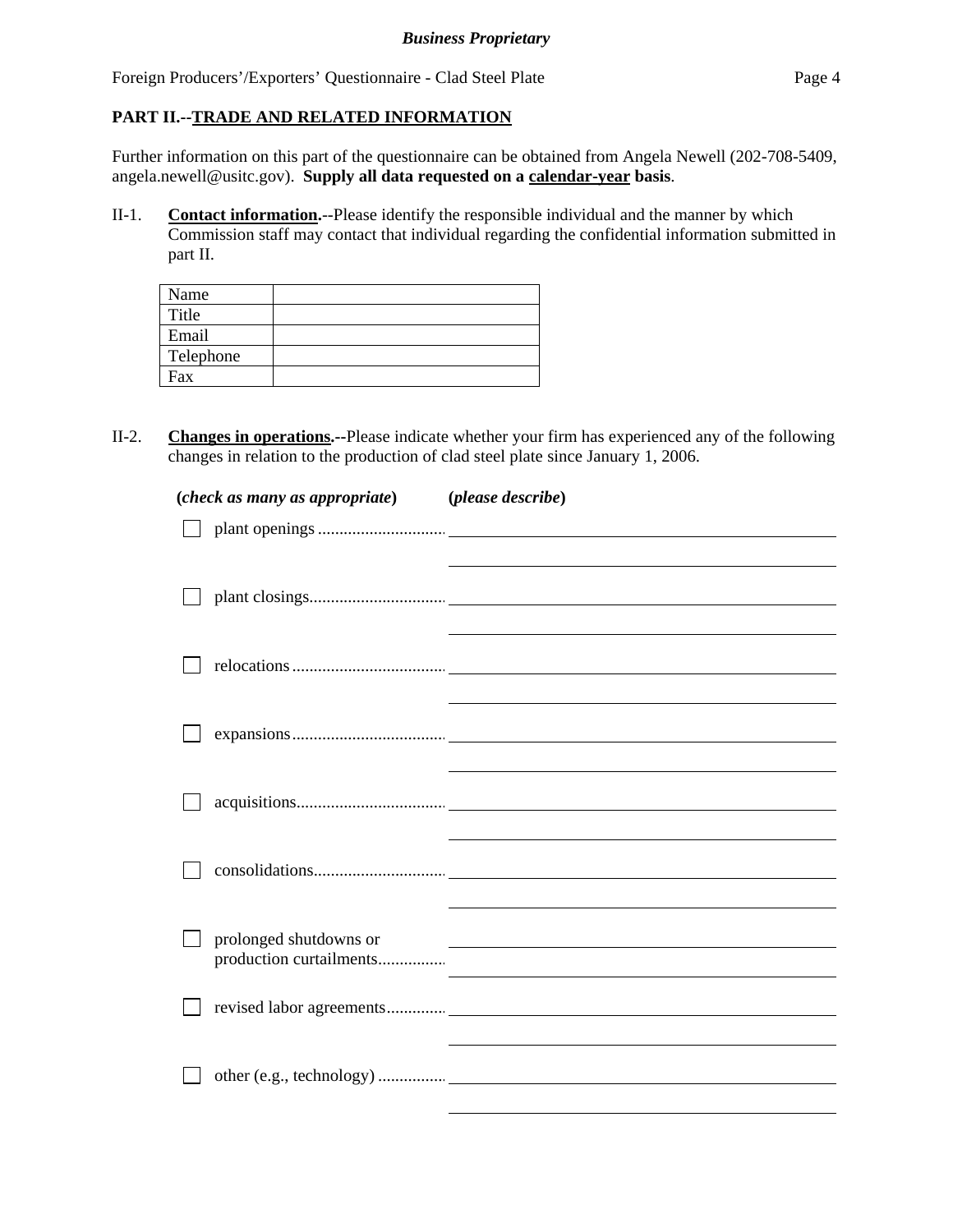# *Business Proprietary*

Foreign Producers'/Exporters' Questionnaire - Clad Steel Plate Page 5

# **PART II.--TRADE AND RELATED INFORMATION--***Continued*

| the future?                        |                                             |                                 | <b>Anticipated changes in operations.</b> --Does your firm anticipate any changes in the character of<br>your operations or organization (as noted above) relating to the production of clad steel plate in                                                                                                                                                           |
|------------------------------------|---------------------------------------------|---------------------------------|-----------------------------------------------------------------------------------------------------------------------------------------------------------------------------------------------------------------------------------------------------------------------------------------------------------------------------------------------------------------------|
| $\sqrt{\phantom{a}}$ No            | 2013.                                       |                                 | Yes-Supply details as to the time, nature, and significance of such changes<br>and provide underlying assumptions, along with relevant portions of<br>business plans or other supporting documentation that address this<br>issue. Include in your response a specific projection of your firm's<br>capacity to produce clad steel plate (in short tons) for 2012 and |
|                                    | steel plate from Japan were to be revoked?  |                                 | Anticipated changes in operations in the event the order is revoked.--Would your firm<br>anticipate any changes in the character of your operations or organization (as noted above)<br>relating to the production of clad steel plate in the future if the antidumping duty order on clad                                                                            |
| $\Box$ No                          | 2013.                                       |                                 | Yes-Supply details as to the time, nature, and significance of such changes<br>and provide underlying assumptions, along with relevant portions of<br>business plans or other supporting documentation that address this<br>issue. Include in your response a specific projection of your firm's<br>capacity to produce clad steel plate (in short tons) for 2012 and |
|                                    | used in the production of clad steel plate? |                                 | Same equipment, machinery, and workers.--Has your firm since 2006 produced, or does your<br>firm anticipate producing in the future, other products on the same equipment and machinery                                                                                                                                                                               |
|                                    |                                             |                                 |                                                                                                                                                                                                                                                                                                                                                                       |
| $\Box$ No                          |                                             | plate in the periods indicated. | $\Box$ Yes--List the following information and report your firm's combined<br>production capacity and production of these products and clad steel                                                                                                                                                                                                                     |
| <b>Product</b><br>Clad steel plate |                                             | <b>Period</b>                   | <b>Basis for allocation of capacity data</b>                                                                                                                                                                                                                                                                                                                          |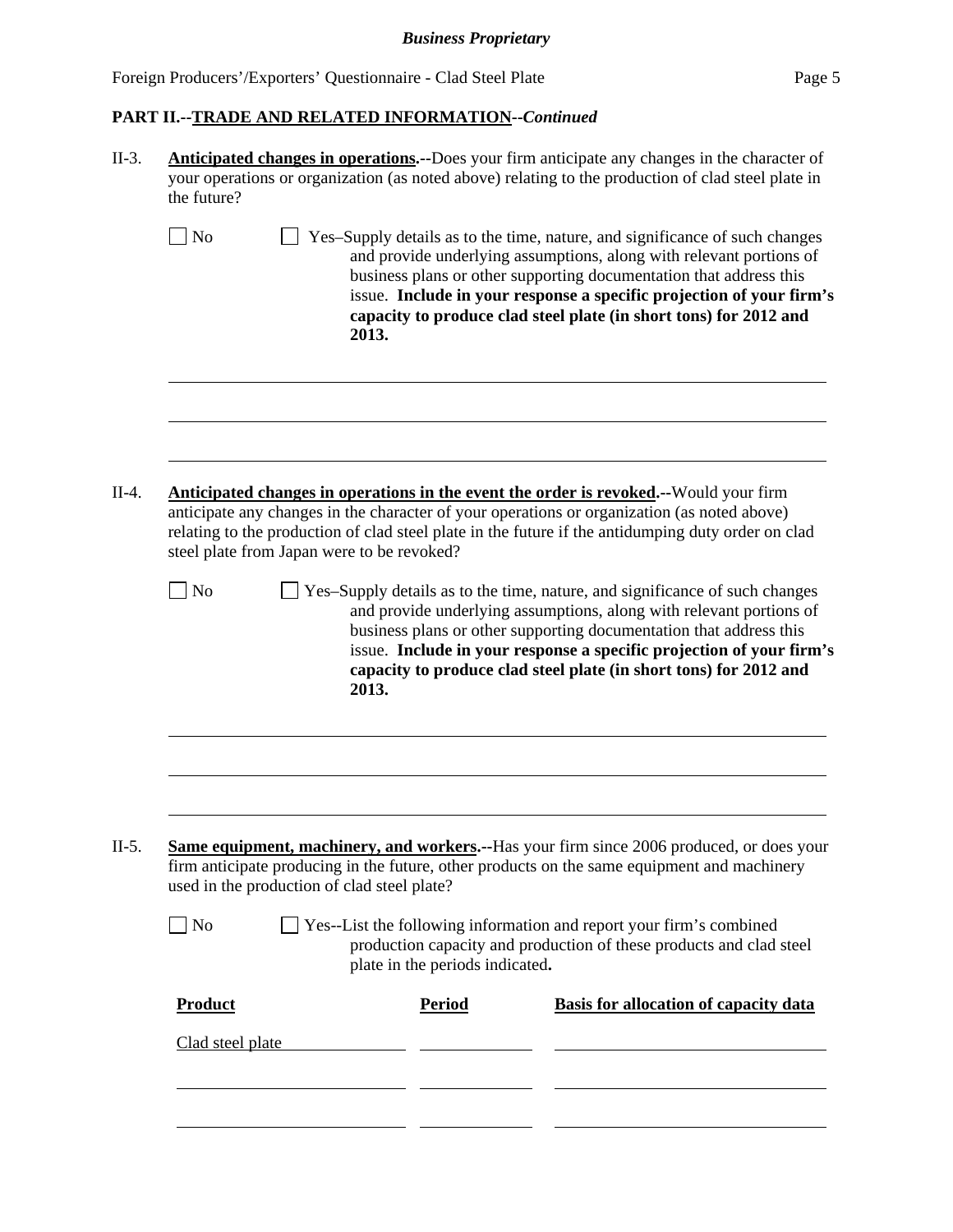## **PART II.--TRADE AND RELATED INFORMATION--***Continued*

#### II-5. **Same equipment, machinery, and workers.--***Continued*

| <b>Item</b>                                  | 2006 | 2007 | 2008 | 2009 | 2010 | 2011 | Jan.-<br>Jun.<br>2011 | Jan.-<br>Jun.<br>2012 |
|----------------------------------------------|------|------|------|------|------|------|-----------------------|-----------------------|
| <b>Overall production capacity</b>           |      |      |      |      |      |      |                       |                       |
| <b>Production of:</b><br>Subject merchandise |      |      |      |      |      |      |                       |                       |
| Other product 1                              |      |      |      |      |      |      |                       |                       |
| Other product 2                              |      |      |      |      |      |      |                       |                       |

II-6. **Constraints on production.--**Please describe the constraint(s) that set the limit(s) on your production capacity.

II-7. **Production shifting.--**Is your firm able to switch production between clad steel plate and other products in response to a relative change in the price of clad steel plate vis-à-vis the price of other products, using the same equipment and/or labor?

l

l

 $\Box$  No  $\Box$  Yes---Please identify the other products, the approximate time and cost involved in switching, and the minimum relative price change required for your firm to switch production to or from clad steel plate.

II-8. **Share of sales.--**What percentage of your firm's total sales in its most recent fiscal year was represented by sales of clad steel plate?

Percent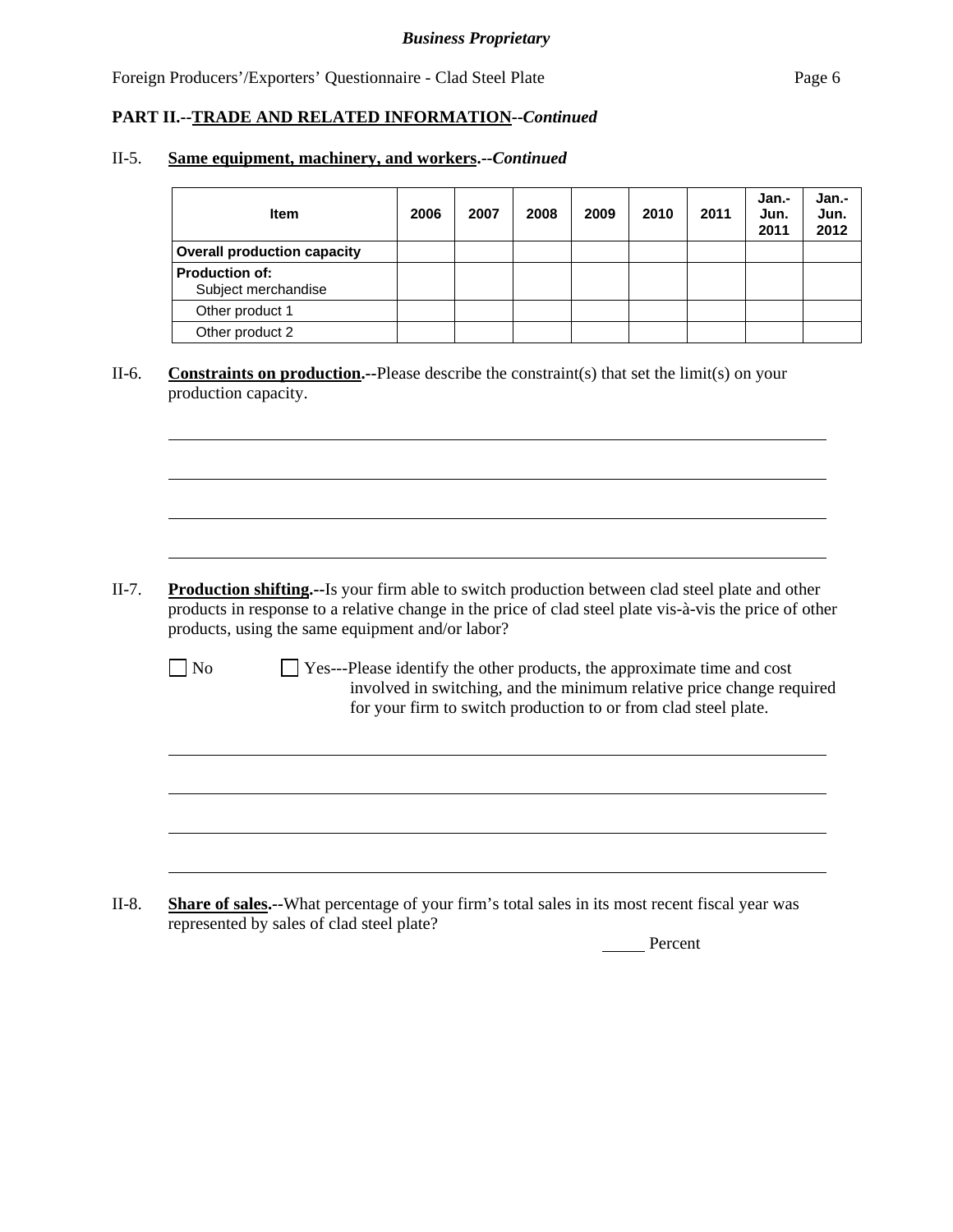#### *Business Proprietary*

Foreign Producers'/Exporters' Questionnaire - Clad Steel Plate Page 7

#### **PART II.--TRADE AND RELATED INFORMATION--***Continued*

II-9. **Inventories in the United States.--**Has your firm, since 2006, maintained any inventories of clad steel plate in the United States (not including inventories held by firms identified in question I-3)?

No Ses-Report the quantity of such end-of-period inventories below.

| (Quantity in short tons) |      |      |      |      |      |      |                   |                   |
|--------------------------|------|------|------|------|------|------|-------------------|-------------------|
| <b>Item</b>              | 2006 | 2007 | 2008 | 2009 | 2010 | 2011 | Jan.-Jun.<br>2011 | Jan.-Jun.<br>2012 |
| Inventory                |      |      |      |      |      |      |                   |                   |

#### II-10. **Barriers.--**

(a) Are your firm's exports of clad steel plate subject to tariff or non-tariff barriers to trade (for example, antidumping or countervailing duty findings or remedies, tariffs, quotas, or regulatory barriers) in any countries other than the United States?

| <b>Product</b> | <b>Country</b> | <b>Year imposed</b> | Barrier (if tariff,<br>give rate) |
|----------------|----------------|---------------------|-----------------------------------|
|                |                |                     |                                   |
|                |                |                     |                                   |
|                |                |                     |                                   |

 (b) Are your firm's exports of clad steel plate subject to current proceedings in any countries other than the United States that might result in tariff or non-tariff barriers to trade?

| N <sub>o</sub> |  | $\Box$ Yes--List the products(s), country(ies), and type of proceeding. |  |
|----------------|--|-------------------------------------------------------------------------|--|
|----------------|--|-------------------------------------------------------------------------|--|

| <b>Product</b> | <b>Country</b> |  |  |
|----------------|----------------|--|--|
|                |                |  |  |
|                |                |  |  |
|                |                |  |  |
|                |                |  |  |
|                |                |  |  |

 $\Box$  No  $\Box$  Yes--List the products(s), country(ies), the year each such barrier was imposed, and the type of barrier.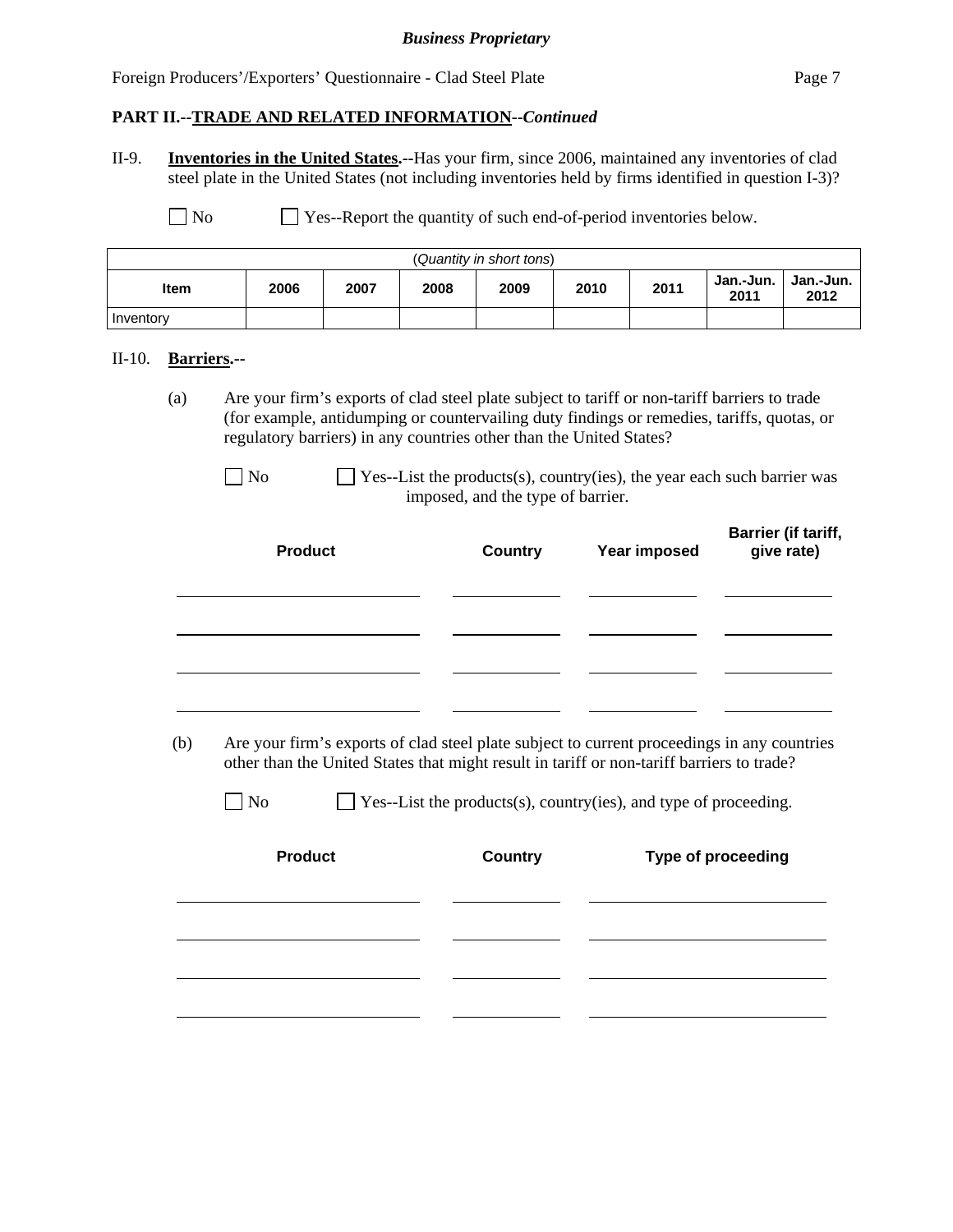l

l

l

#### **PART II.--TRADE AND RELATED INFORMATION--***Continued*

II-11. **Other export markets.--**Identify export markets (other than the United States) that you have developed or where you have increased your sales of clad steel plate since 2006. Please identify and discuss below.

II-12. **Significance of antidumping duty order.--**Describe the significance of the existing antidumping duty order covering imports of clad steel plate from Japan in terms of its effect on your firm's production capacity, production, home market shipments, exports to the United States and other markets, and inventories. You may wish to compare your firm's operations before and after the imposition of the order.

- II-13. **Anticipated changes if order revoked.--**Would your firm anticipate any changes in its production capacity, production, home market shipments, exports to the United States and other markets, or inventories relating to the production of clad steel plate in the future if the antidumping duty order on clad steel plate from Japan were to be revoked?
	- No Ses-Supply details as to the time, nature, and significance of such changes and provide underlying assumptions, along with relevant portions of business plans or other supporting documentation for any trends or projections you may provide.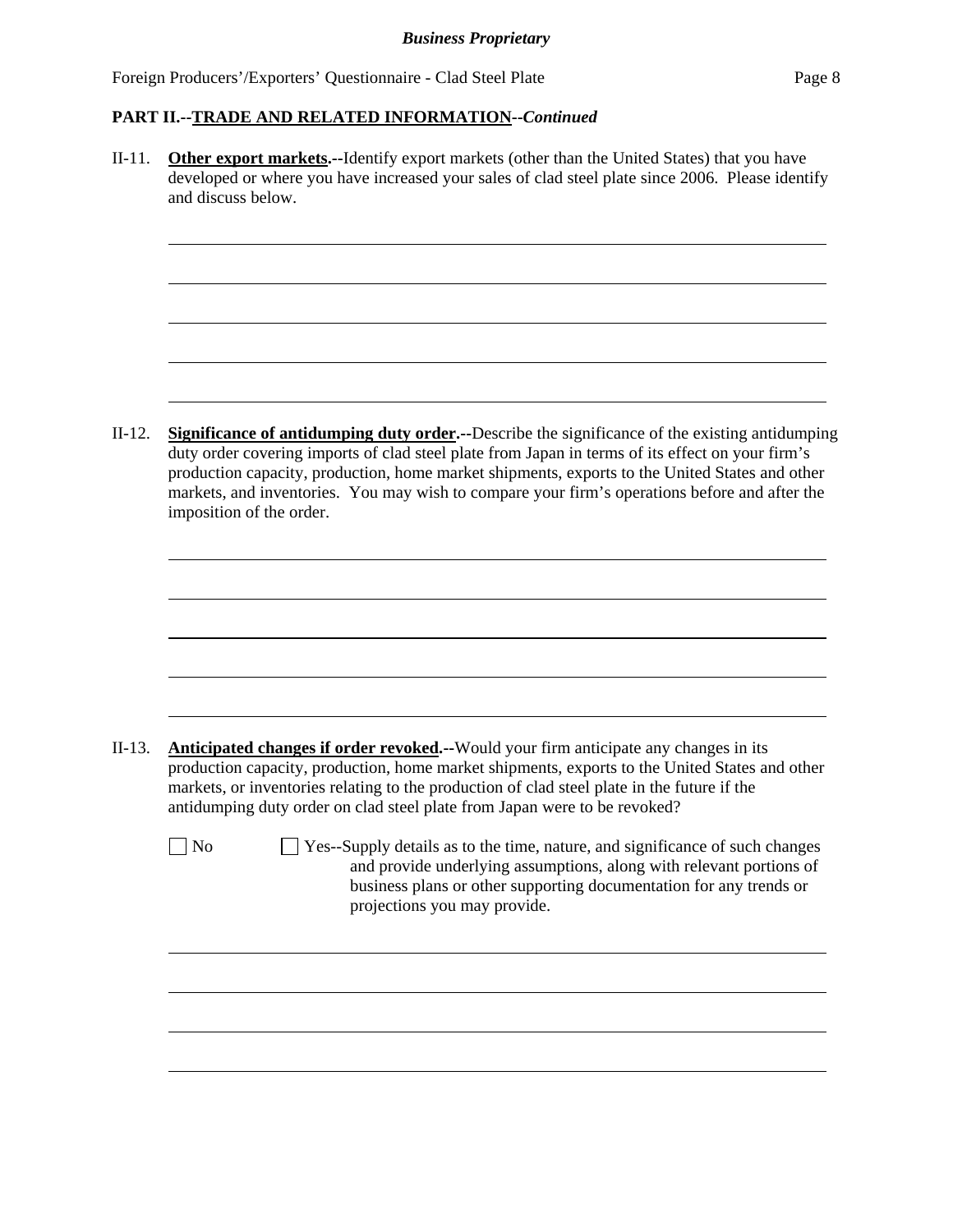## **PART II.--TRADE AND RELATED INFORMATION--***Continued*

II-14. **Trade data (Japan).--**Report production capacity, production, shipments, and inventories of clad steel plate produced by your firm in Japan during the specified periods. (See definitions in the instruction booklet.)

# **JAPAN**

| Quantity (in short tons) and value (in 1,000 dollars)                                                                                                                                                                                                                 |                               |      |      |      |      |      |      |      |
|-----------------------------------------------------------------------------------------------------------------------------------------------------------------------------------------------------------------------------------------------------------------------|-------------------------------|------|------|------|------|------|------|------|
|                                                                                                                                                                                                                                                                       | Calendar year<br>January-June |      |      |      |      |      |      |      |
| <b>Item</b>                                                                                                                                                                                                                                                           | 2006                          | 2007 | 2008 | 2009 | 2010 | 2011 | 2011 | 2012 |
| Average production capacity <sup>1</sup> (A)                                                                                                                                                                                                                          |                               |      |      |      |      |      |      |      |
| Beginning-of-period inventories (B)                                                                                                                                                                                                                                   |                               |      |      |      |      |      |      |      |
| Production <sup>2</sup> $(C)$                                                                                                                                                                                                                                         |                               |      |      |      |      |      |      |      |
| Home market shipments:<br>Internal consumption/transfers<br>quantity (D)                                                                                                                                                                                              |                               |      |      |      |      |      |      |      |
| <b>Commercial shipments</b><br>quantity (E)                                                                                                                                                                                                                           |                               |      |      |      |      |      |      |      |
| value (F)                                                                                                                                                                                                                                                             |                               |      |      |      |      |      |      |      |
| <b>Export shipments:</b><br>to the United States: <sup>3</sup><br>quantity (G)                                                                                                                                                                                        |                               |      |      |      |      |      |      |      |
| value (H)                                                                                                                                                                                                                                                             |                               |      |      |      |      |      |      |      |
| to the European Union: <sup>4</sup><br>quantity (I)                                                                                                                                                                                                                   |                               |      |      |      |      |      |      |      |
| value (J)                                                                                                                                                                                                                                                             |                               |      |      |      |      |      |      |      |
| to Asia: $\overline{5}$<br>quantity (K)                                                                                                                                                                                                                               |                               |      |      |      |      |      |      |      |
| value (L)                                                                                                                                                                                                                                                             |                               |      |      |      |      |      |      |      |
| to all other markets: <sup>6</sup><br>quantity (M)                                                                                                                                                                                                                    |                               |      |      |      |      |      |      |      |
| value (N)                                                                                                                                                                                                                                                             |                               |      |      |      |      |      |      |      |
| Total exports (quantity) (O)                                                                                                                                                                                                                                          |                               |      |      |      |      |      |      |      |
| Total shipments (quantity) (P)                                                                                                                                                                                                                                        |                               |      |      |      |      |      |      |      |
| End-of-period inventories $(Q)$                                                                                                                                                                                                                                       |                               |      |      |      |      |      |      |      |
| $1$ The production capacity (see definitions in instruction booklet) reported is based on operating $\_\_$ hours per week,<br>weeks per year. Please describe the methodology used to calculate production capacity, and explain any changes in<br>reported capacity. |                               |      |      |      |      |      |      |      |
| <sup>2</sup> Please estimate the percentage of total production of clad steel plate in Japan accounted for by your firm's production in<br>percent                                                                                                                    |                               |      |      |      |      |      |      |      |

2011: \_\_\_\_\_\_ percent<br><sup>3</sup> Please estimate the percentage of total exports to the United States of clad steel plate in Japan accounted for by your firm's exports in 2011: percent

<sup>4</sup> Identify your principal *European Union* export markets:<br><sup>5</sup> Identify your principal *Acion* export markets:

<sup>5</sup> Identify your principal *Asian* export markets:<br><sup>6</sup> Identify your principal ather export markets:

<sup>6</sup> Identify your principal *other* export markets: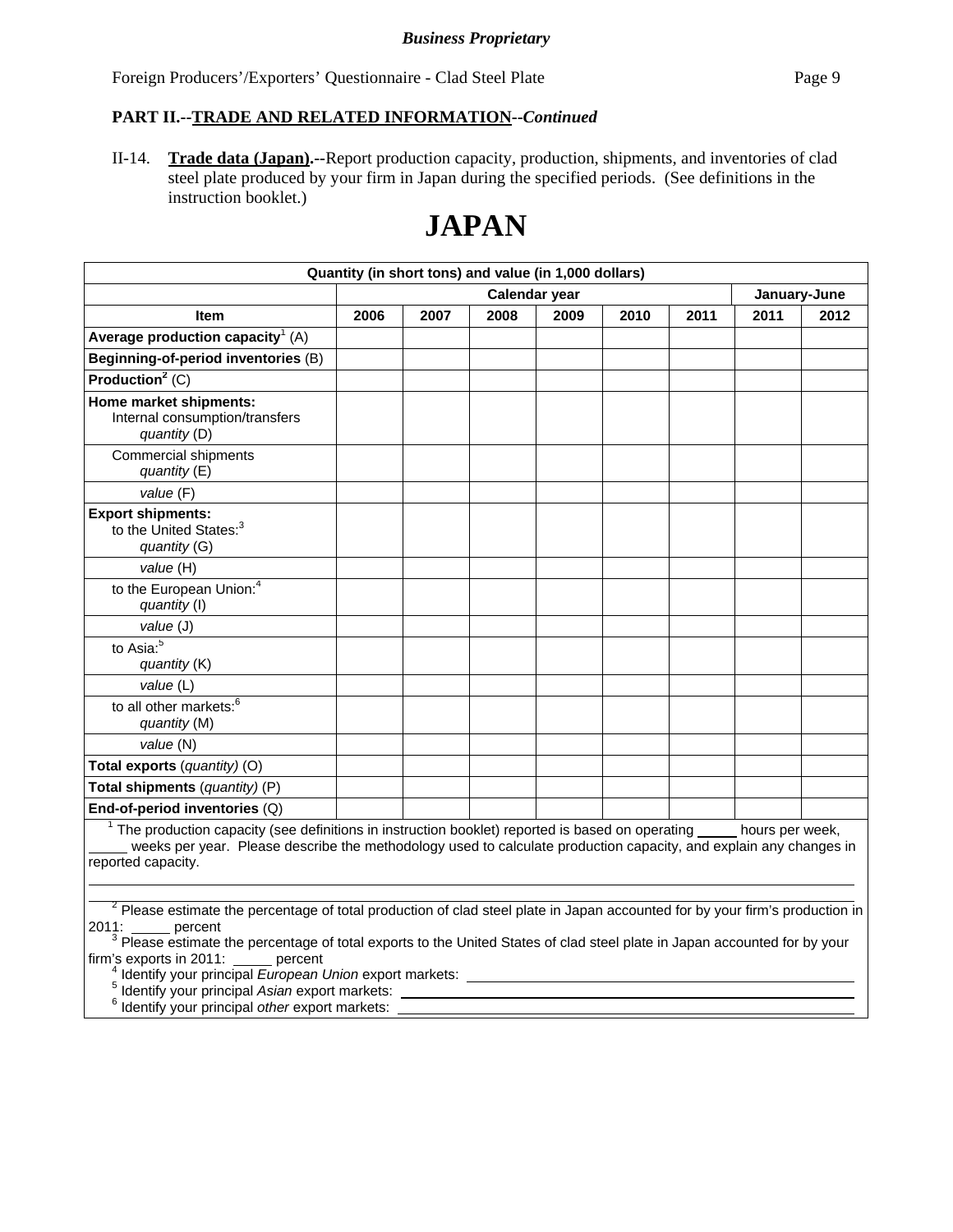#### **PART II.--TRADE AND RELATED INFORMATION--***Continued*

#### II-15. **Reconciliation of trade data.—**

 $\overline{a}$ 

(a) The quantities reported in question II-14 should reconcile as follows in each period (i.e*.*, in each column):

```
Reconciliation
B + C - D - E - G - I - K - M = Q Do these data reconcile? \Box Yes \Box No--Please
                                 explain:
```
(b) Further, the quantities reported for end-of-period inventories should equal the beginningof-period inventories reported in the subsequent calendar year (i.e., line Q of year 2006 should equal line B of year 2007). Do these data reconcile for each adjacent calendar year?

| $\Box$ Yes. | $\Box$ No--Please explain: |
|-------------|----------------------------|
|-------------|----------------------------|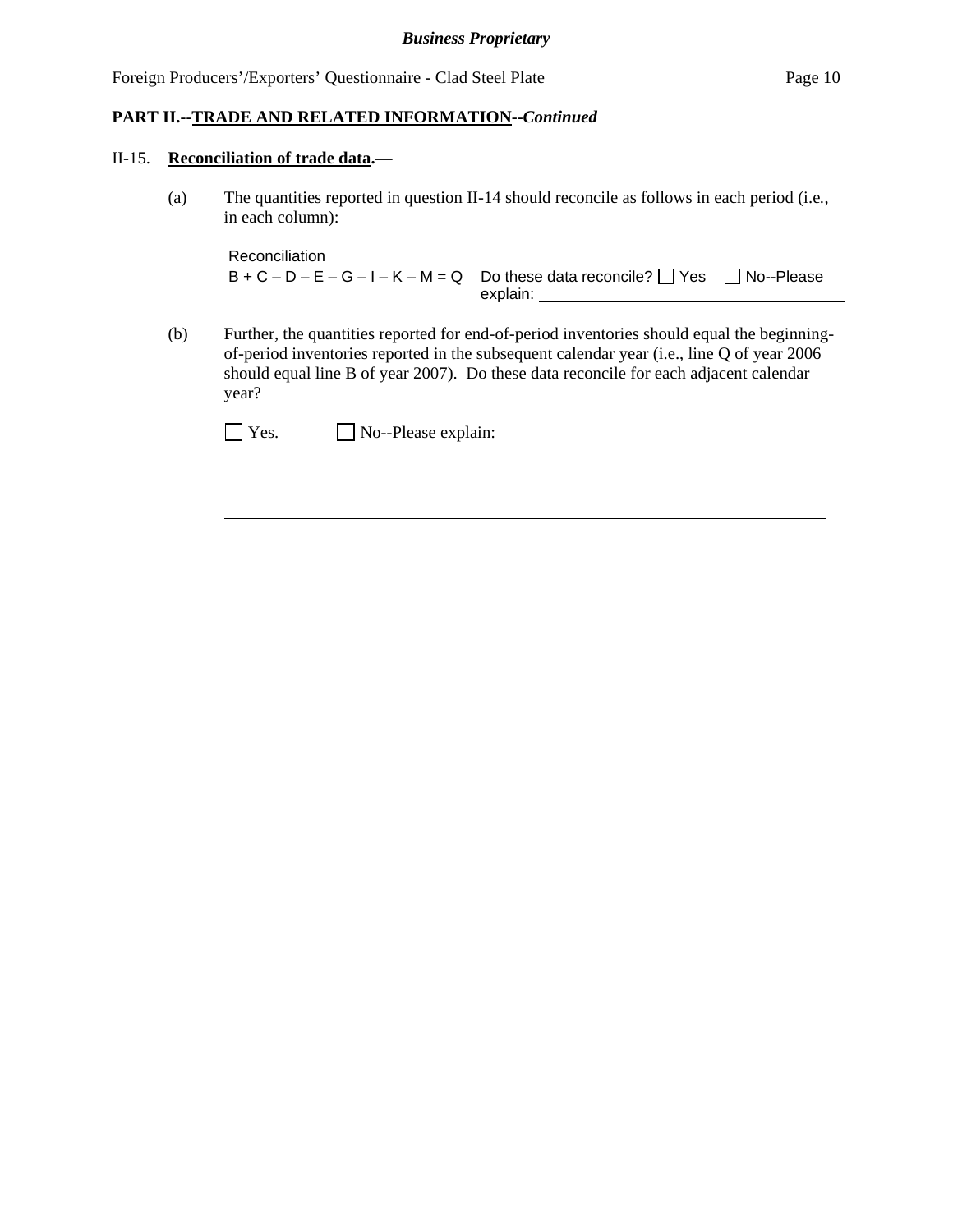## **PART II.--TRADE AND RELATED INFORMATION--***Continued*

II-16. **Total shipments based on cladding materials.--**Report your firm's total shipments of clad steel plate based on the cladding material for 2011. **Note that the total reported should correspond**  to the total shipments reported in question II-14 above  $(D + E + O =$  total shipments).

| <b>Item</b>                                   | 2011       |
|-----------------------------------------------|------------|
| <b>Cladding materials:</b><br>Stainless steel | short tons |
| Nickel and nickel alloy                       | short tons |
| Titanium                                      | short tons |
| Other:                                        | short tons |
| Total                                         | short tons |

II-17. **Total shipments based on base metals.--**Report your firm's total shipments of clad steel plate based on the base metal for 2011. **Note that the total reported should correspond to the total**  shipments reported in question II-14 above  $(D + E + O =$  total shipments).

| <b>Item</b>         | 2011       |
|---------------------|------------|
| <b>Base metals:</b> |            |
| Carbon steel        | short tons |
| Low alloy           | short tons |
| Other:              | short tons |
| Total               | short tons |

II-18. **Total shipments based on total plate thicknesses.--**Report your firm's total shipments of clad steel plate based on the total plate thickness for 2011. **Note that the total reported should correspond to the total shipments reported in question II-14 above**  $(D + E + O =$  **total shipments).** 

| Item                                                           | 2011       |  |  |  |
|----------------------------------------------------------------|------------|--|--|--|
| <b>Total plate thickness (backing</b><br>and cladding material |            |  |  |  |
| combined):<br>Less than or equal to 1 inch                     | short tons |  |  |  |
| Greater than 1 inch but less                                   |            |  |  |  |
| than or equal to 2 inches                                      | short tons |  |  |  |
| Greater than 2 inches                                          | short tons |  |  |  |
| Total                                                          | short tons |  |  |  |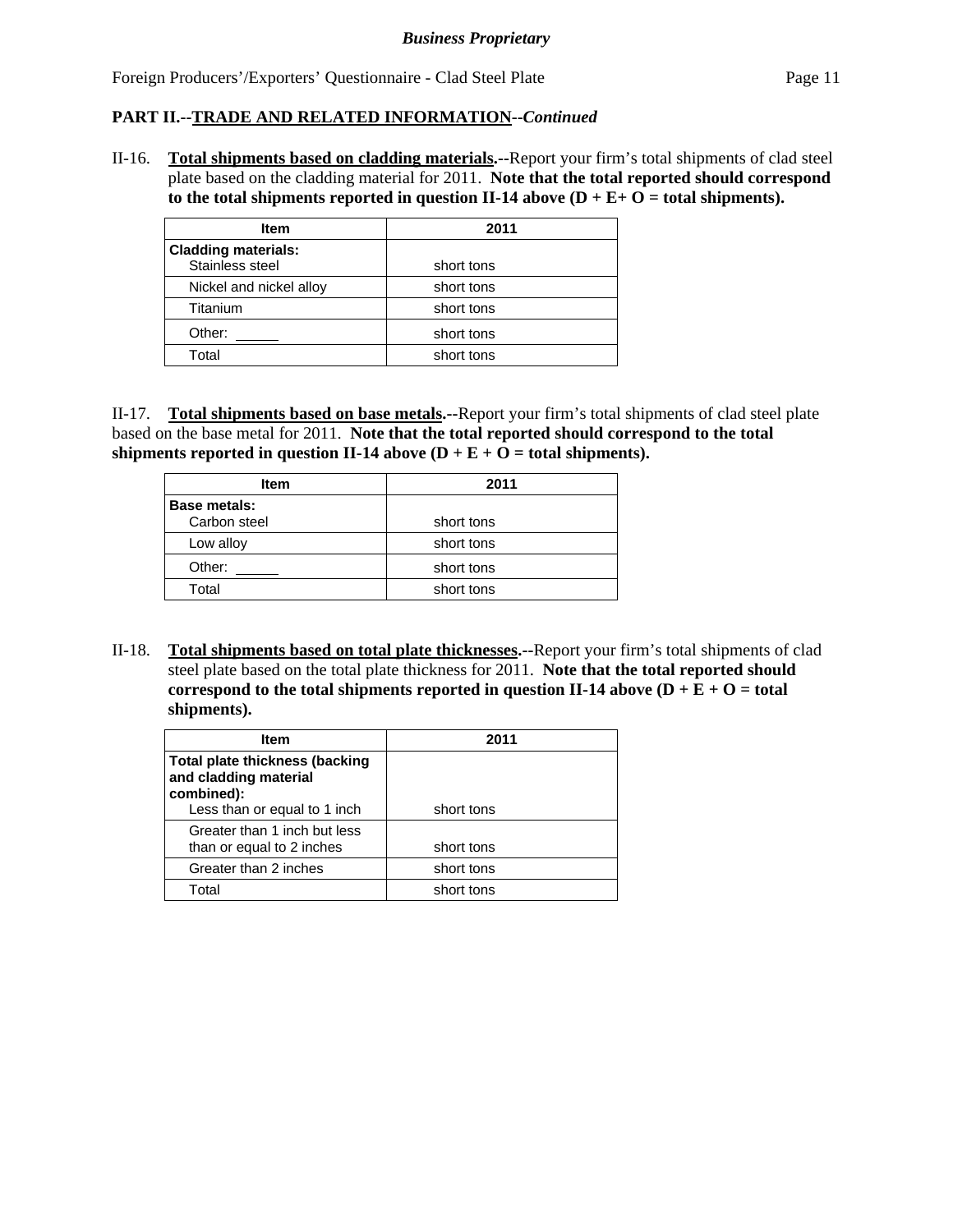#### **PART III.--MARKET FACTORS**

Further information on this part of the questionnaire can be obtained from Amelia Preece (202-205-3250, amelia.preece@usitc.gov).

III-1. **Contact information.**--Please identify the responsible individual and the manner by which Commission staff may contact that individual regarding the confidential information submitted in part III.

| Name      |  |
|-----------|--|
| Title     |  |
| Email     |  |
| Telephone |  |
| Fax       |  |

III-2. **Contract versus spot.--**Approximately what share of your firm's sales of clad steel plate to U.S. customers in 2011 was on a (1) long-term contract basis, (2) short-term contract basis, and (3) spot sales basis?

| Type of sale                                                                | Share of<br>2011 sales |   |
|-----------------------------------------------------------------------------|------------------------|---|
| Long-term contracts (multiple deliveries for more<br>than 12 months)        |                        | % |
| Short-term contracts (multiple deliveries up to and<br>including 12 months) |                        | % |
| <b>Spot sales</b> (for a single delivery)                                   |                        | % |
| Total                                                                       | 100                    | % |

III-3. Please fill out the table with respect to provisions of your typical sales contracts with U.S. customers for clad steel plate (or check "not applicable" if your firm does not sell on a long term and/or short term contract basis).

| <b>Typical sales contract</b><br>provisions | <b>Item</b>    | <b>Short term contracts</b><br>(multiple deliveries up to<br>and including 12 months) | Long term contracts<br>(multiple deliveries for more<br>than 12 months) |  |
|---------------------------------------------|----------------|---------------------------------------------------------------------------------------|-------------------------------------------------------------------------|--|
| Average contract duration                   | Number of days |                                                                                       |                                                                         |  |
| Price renegotiation (during the             | Yes            |                                                                                       |                                                                         |  |
| contract period)                            | No             |                                                                                       |                                                                         |  |
|                                             | Quantity       |                                                                                       |                                                                         |  |
| Fixed quantity and/or price                 | Price          |                                                                                       |                                                                         |  |
|                                             | <b>Both</b>    |                                                                                       |                                                                         |  |
|                                             | Yes            |                                                                                       |                                                                         |  |
| Meet or release provision                   | No             |                                                                                       |                                                                         |  |
| Not applicable                              |                |                                                                                       |                                                                         |  |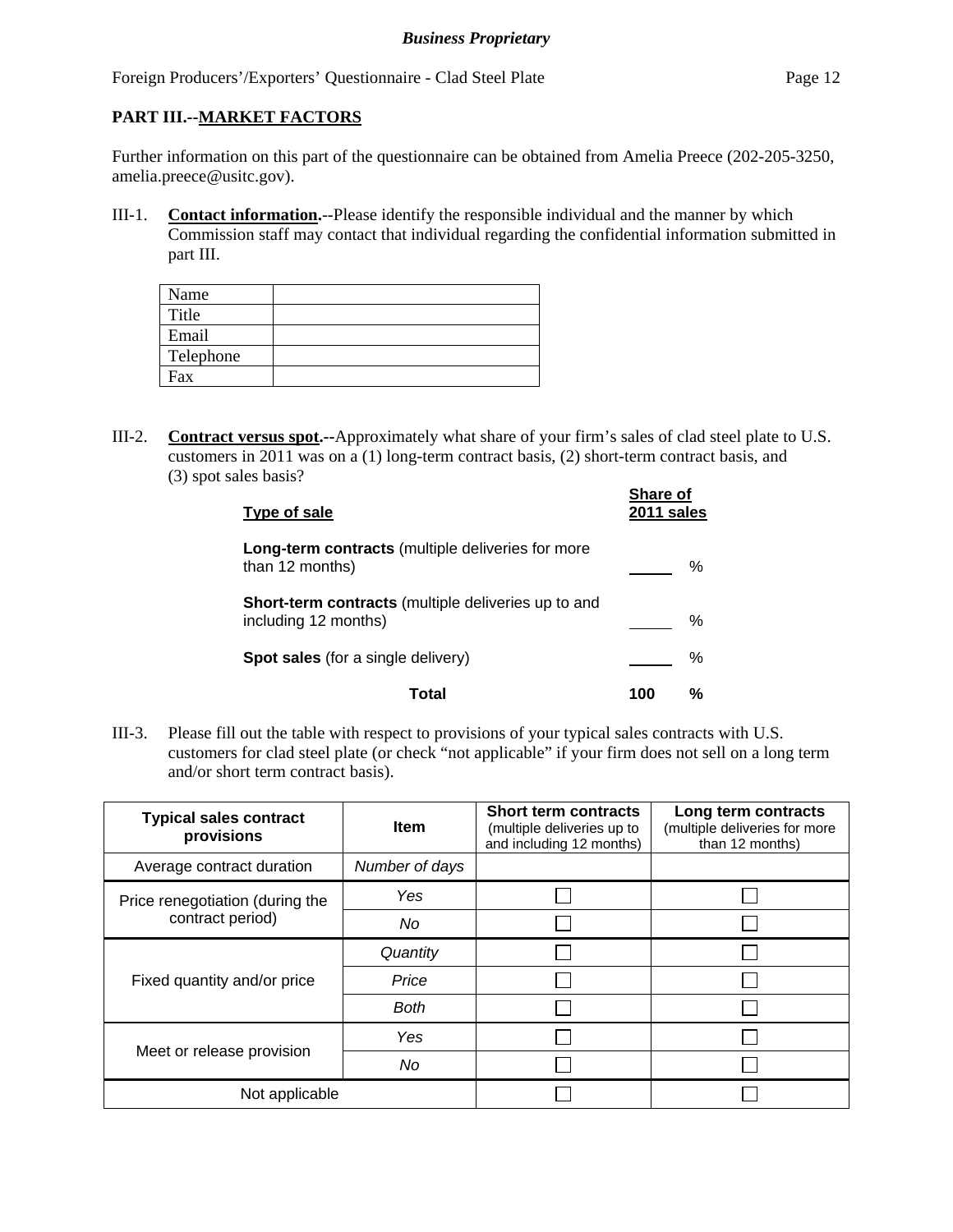#### **PART III.--MARKET FACTORS--***Continued*

l

 $\overline{a}$ 

III-4. **Lead times.--**What is the average lead time for clad steel plate to U.S. customers between a customer's order and the date of delivery for your firm's sales of clad steel plate?

| <b>Source</b>     | <b>Share of</b><br>2011 sales | Lead time (days) |
|-------------------|-------------------------------|------------------|
| From inventory    | ℅                             |                  |
| Produced to order | ℅                             |                  |
| Total             | 100 $%$                       |                  |

III-5. **Raw materials.--**To what extent have changes in the prices of raw materials affected your firm's selling prices for clad steel plate since 2006? Also discuss any anticipated changes in your raw material costs.

III-6. **Changes in factors affecting supply.--**Have any changes occurred in any other factors affecting supply (e.g., changes in availability or prices of energy or labor; transportation conditions; production capacity and/or methods of production; technology; export markets; or alternative production opportunities) that affected the availability of Japan-produced clad steel plate in the U.S. market since 2006?

 $\neg$  No  $\neg$  Yes--Please describe.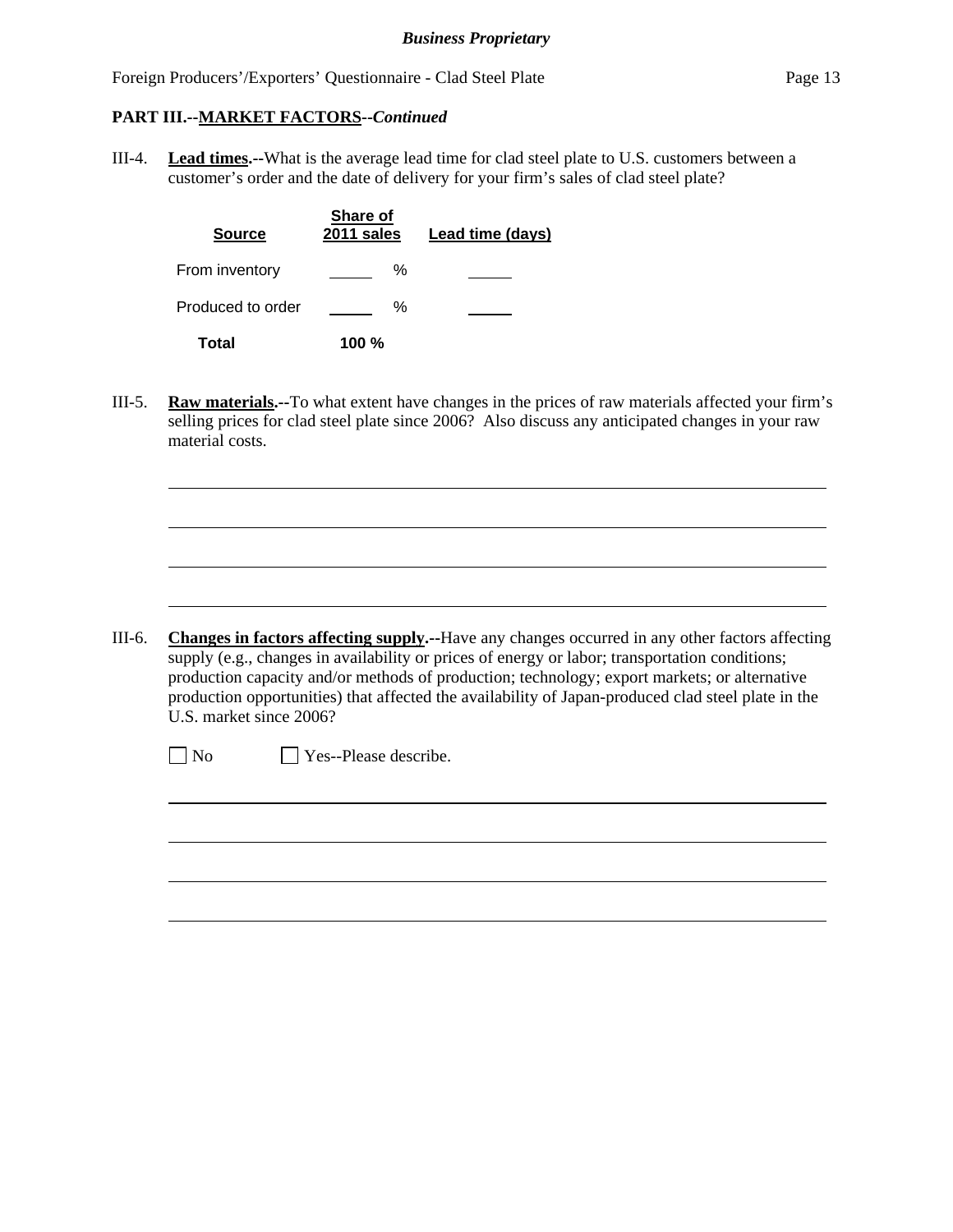#### **PART III.--MARKET FACTORS--***Continued*

l

l

 $\overline{a}$ 

#### III-7. **Availability of SUBJECT import supply.--**

- (a) Do you anticipate any changes in terms of the availability of Japan-produced clad steel plate in the U.S. market in the future?
	- □ Increase → No change → Decrease
		-
- (b) If you anticipate changes in supply, please identify the changes, including the time period and the impact of such changes on shipment volumes and prices.
- III-8. **Product shifting.--**Describe how easily your firm can shift its sales of clad steel plate between the U.S. market and alternative country markets. In your discussion, please describe any contracts, other sales arrangements, or other constraints (including any third-country trade barriers such as tariffs, quotas, or other non-tariff barriers) that would prevent or retard your firm from shifting clad steel plate between the U.S. and alternative country markets within a 12-month period.

III-9. **Product range.--**Is the product range, product mix, or marketing of clad steel plate in your home market different from that of clad steel plate for export to the United States or to third-country markets?

No Yes--Please explain.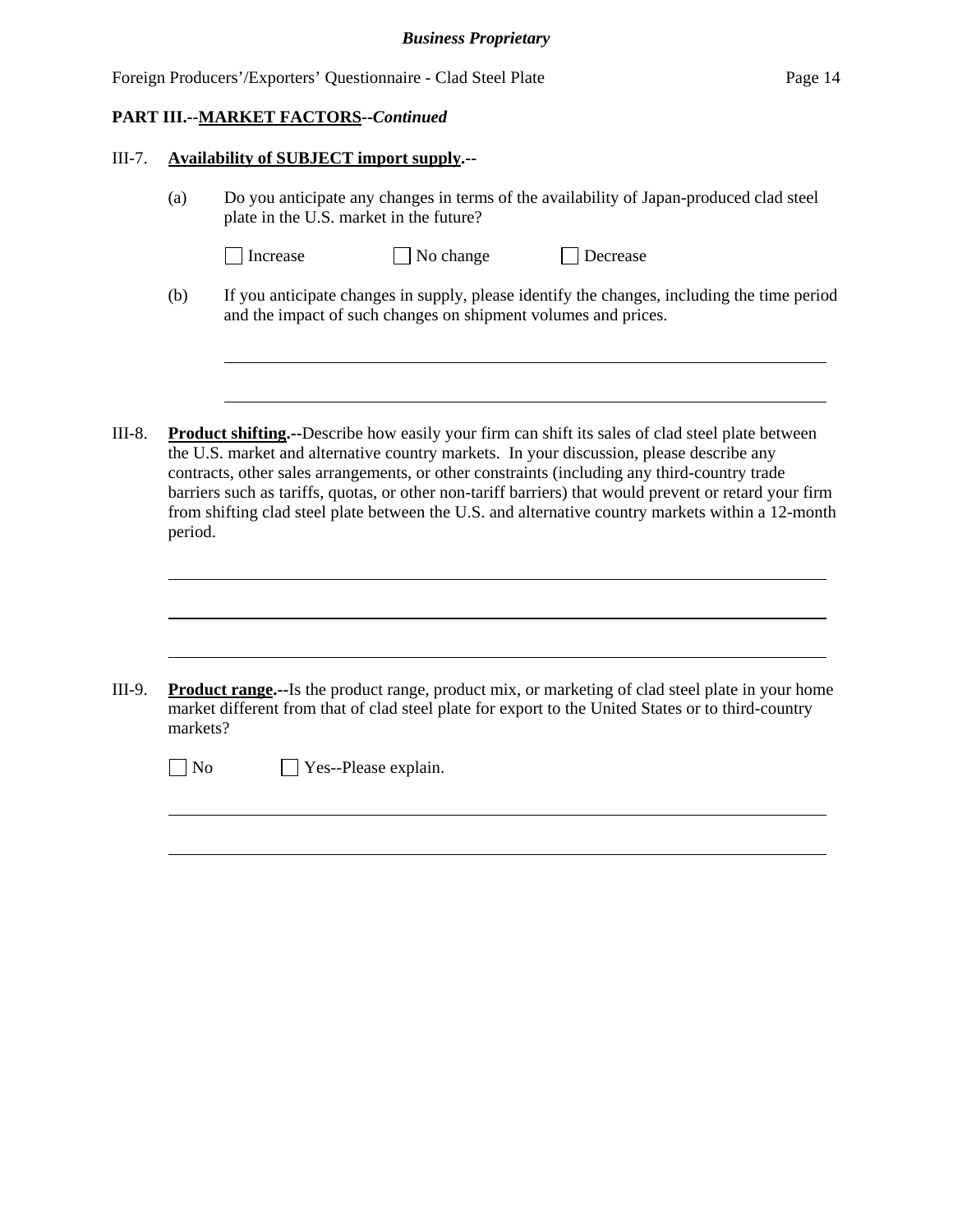# **PART III.--MARKET FACTORS--***Continued*

III-10. **Product changes.**--Have there been any significant changes in the product range, product mix, or marketing of clad steel plate in your home market, for export to the United States, or for export to third-country markets since 2006? Do you anticipate any future changes?

| <b>Changes in</b><br>product range,<br>product mix, or<br>marketing | No | <b>Yes</b> | <b>Explain</b> |
|---------------------------------------------------------------------|----|------------|----------------|
| Changes since<br>2006                                               |    |            |                |
| Anticipated<br>changes                                              |    |            |                |

- III-11. **Substitutes.--**Can other products be substituted for clad steel plate?
	-

No **No** Yes--Please fill out the table.

|                  |                                         |                                                | What<br>thickness                  | Have changes in the prices of this substitute<br>affected the price for clad steel plate? |            |                    |
|------------------|-----------------------------------------|------------------------------------------------|------------------------------------|-------------------------------------------------------------------------------------------|------------|--------------------|
|                  | <b>Substitute</b>                       | End use in which<br>this substitute is<br>used | of clad<br>plate can it<br>replace | No                                                                                        | <b>Yes</b> | <b>Explanation</b> |
| 1.               | Solid alloys                            |                                                |                                    |                                                                                           |            |                    |
| 2.               | Carbon steel plate<br>with weld overlay |                                                |                                    |                                                                                           |            |                    |
| 3.               |                                         |                                                |                                    |                                                                                           |            |                    |
| $\overline{4}$ . |                                         |                                                |                                    |                                                                                           |            |                    |

III-12. **Changes in substitutes.--**Have there been any changes in the number or types of products that can be substituted for clad steel plate since 2006? Do you anticipate any future changes?

| <b>Changes in</b><br>substitutes | No | Yes | <b>Explain</b> |
|----------------------------------|----|-----|----------------|
| Changes since<br>2006            |    |     |                |
| Anticipated<br>changes           |    |     |                |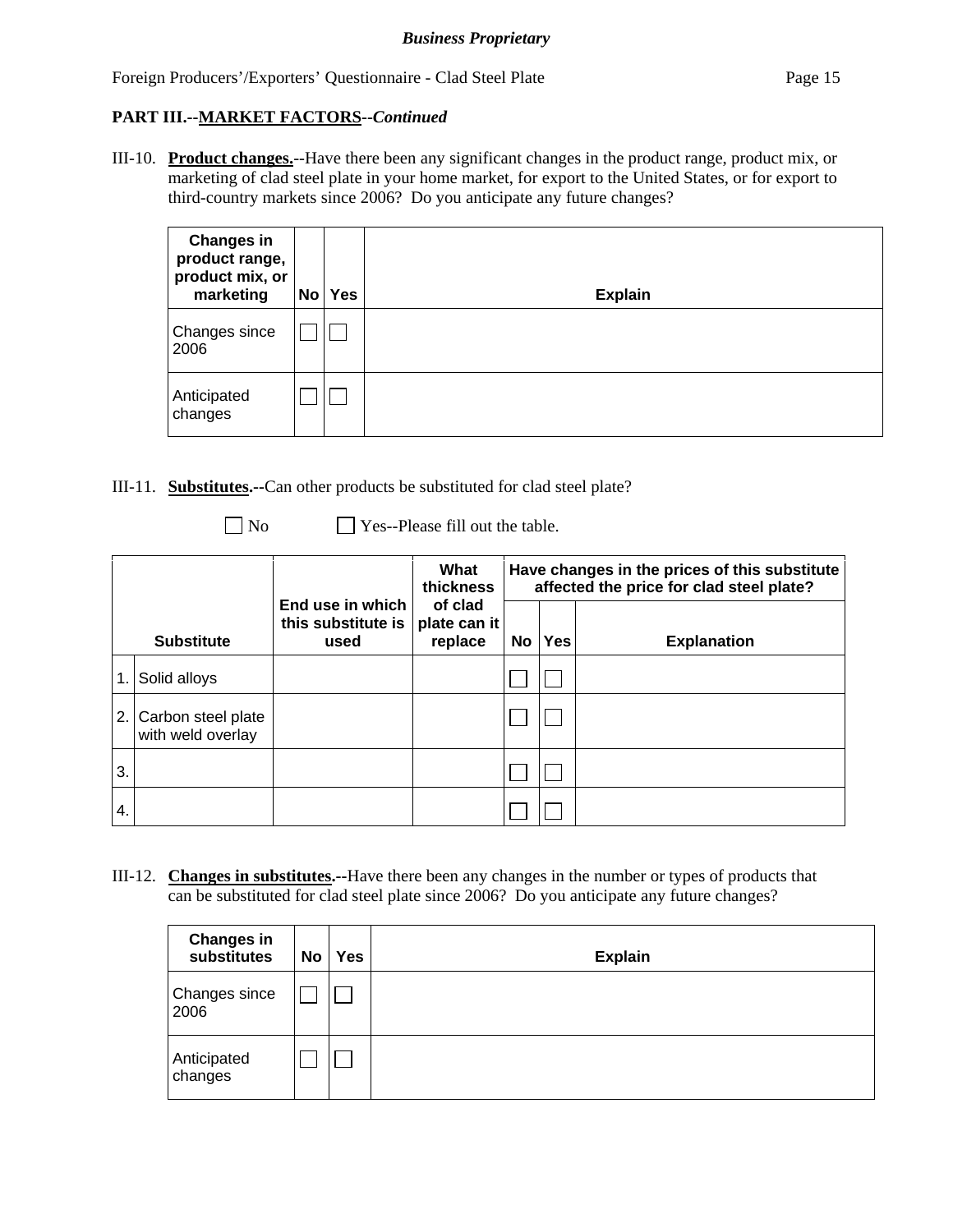#### **PART III.--MARKET FACTORS--***Continued*

 $\overline{a}$ 

l

III-13. **Interchangeability.--**Is the clad steel plate produced by your firm and sold in its home market interchangeable (i.e., can be used in the same applications) with your firm's clad steel plate sold to the United States and/or to third-country markets?

| $\Box$ Yes | $\Box$ No--Identify the market(s) and any differences in the products. |  |
|------------|------------------------------------------------------------------------|--|
|------------|------------------------------------------------------------------------|--|

III-14. **End uses.--**Describe the end uses of the clad steel plate that you manufacture and sell to your home market. If these end uses differ from those of the clad steel plate you sell to the U.S. market or to third-country markets, explain.

III-15. **Changes in end uses.--**Have there been any changes in the end uses of clad steel plate since 2006? Do you anticipate any future changes?

| Changes in end<br>uses       | No | <b>Yes</b> | <b>Explain</b> |
|------------------------------|----|------------|----------------|
| <b>Changes since</b><br>2006 |    |            |                |
| Anticipated<br>changes       |    |            |                |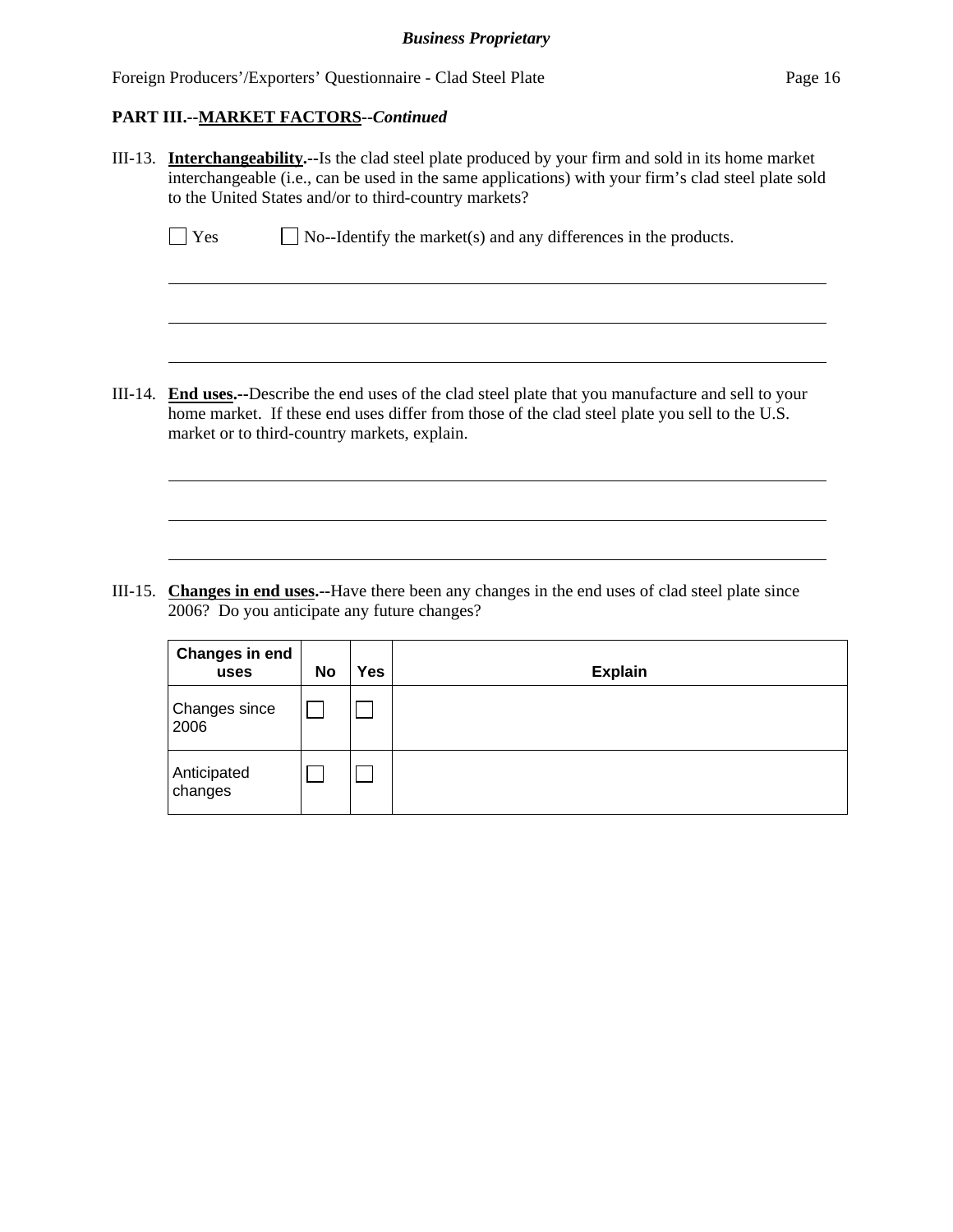# **PART III.--MARKET FACTORS--***Continued*

l

l

III-16. **Demand trends.--**Indicate how demand in the following markets for clad steel plate has changed since January 1, 2006, and how you anticipate demand will change in the future. Describe the principal factors that have affected, and that you anticipate will affect, these changes in demand.

| <b>Market</b>                  | Increase        | <b>No</b><br>change | Decrease | <b>Fluctuate</b> | <b>Factors</b> |  |
|--------------------------------|-----------------|---------------------|----------|------------------|----------------|--|
| Demand since 2006              |                 |                     |          |                  |                |  |
| Your<br>home<br>market         | $\mathsf{L}$    | $\mathsf{L}$        |          |                  |                |  |
| <b>United</b><br><b>States</b> |                 |                     |          | $\mathbb{R}$     |                |  |
| Other<br>markets               | <b>Contract</b> | $\vert \ \ \vert$   |          | $\mathbf{I}$     |                |  |
| Anticipated future demand      |                 |                     |          |                  |                |  |
| Your<br>home<br>market         |                 | $\mathbf{I}$        |          |                  |                |  |
| <b>United</b><br><b>States</b> |                 |                     |          |                  |                |  |
| <b>Other</b><br>markets        |                 |                     |          |                  |                |  |

III-17. **Price differences.--**Please compare market prices of clad steel plate in your home market, the United States, and third-country markets.

III-18. **Description of home market.--**Describe briefly your home market for clad steel plate, including the number of, and competition between, producers.